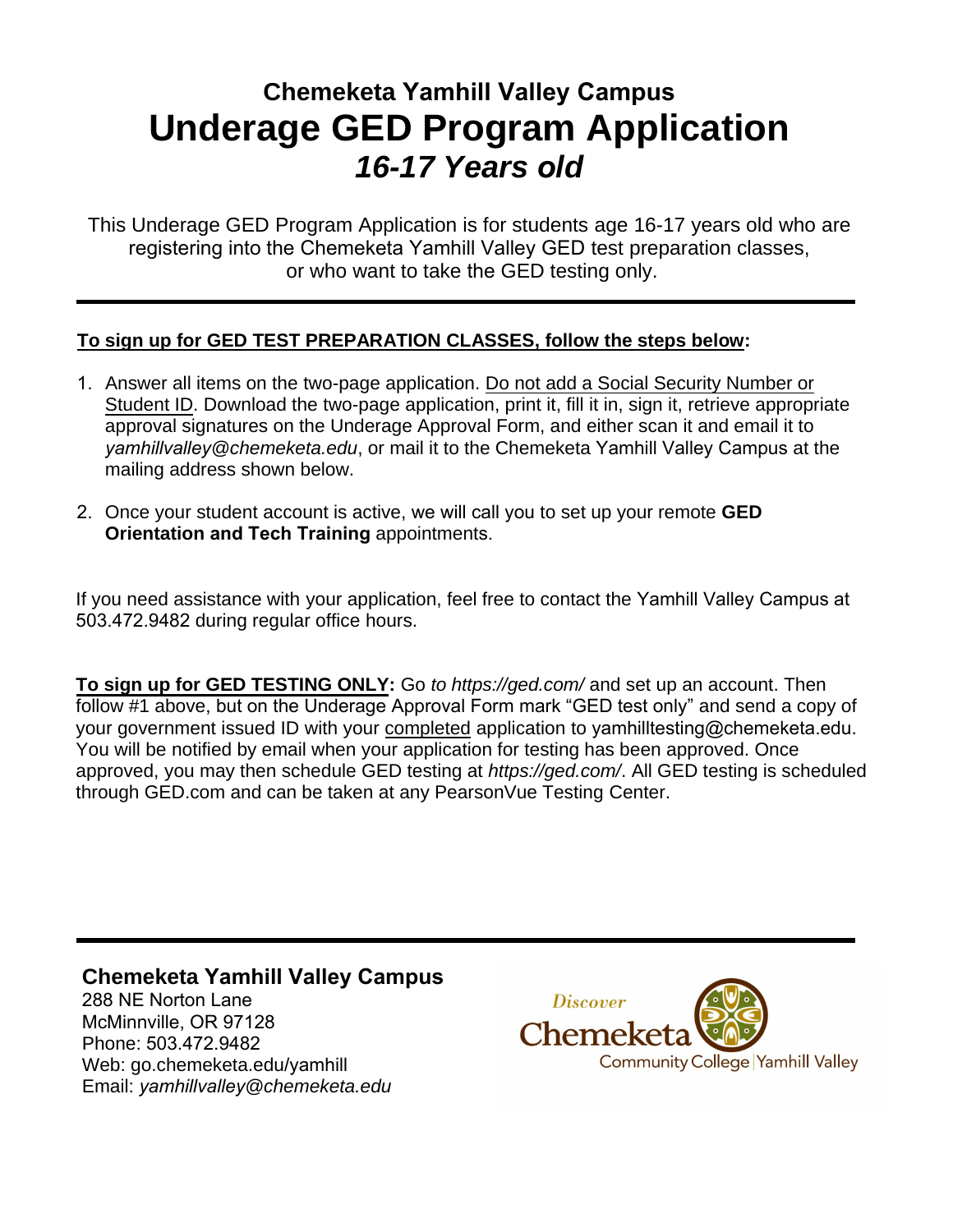Underage Admission Application - (*Ages 16-17*) Chemeketa Yamhill Valley Campus 288 NE Norton Ln. McMinnville, OR 97128 Phone: (503) 472-9482



You will be issued a Chemeketa student identification (ID) number (K#) to be used as your primary ID. If you provide your social security number to the college it will only be used for record keeping purposes, complying with federal and state requirements, doing research, reporting, extending crediting or collecting debts. You may be required to provide your SSN to the college for compliance with specific federal and state regulations such as applying for financial aid, loans, grant programs and tax reporting requirements. Providing your SSN means that you consent to the use of the number in the manner described. Your SSN will not be given to the general public. Please note that per OAR 559-004-0400, if you choose not to provide your SSN, you will not be denied any rights as a student.

| Which term will you enroll at Chemeketa Community College? (choose one)                                                          |                                                                                                                                                      |                                                                                    |
|----------------------------------------------------------------------------------------------------------------------------------|------------------------------------------------------------------------------------------------------------------------------------------------------|------------------------------------------------------------------------------------|
| SSN# (optional)                                                                                                                  | Summer (June)<br>Fall (Sept.)<br>Winter (Jan.)<br><b>Spring</b> (March)                                                                              | Year: 20                                                                           |
|                                                                                                                                  |                                                                                                                                                      |                                                                                    |
| <b>First Name</b>                                                                                                                | Middle Name                                                                                                                                          | Will you have lived in Oregon for the                                              |
| Last Name                                                                                                                        |                                                                                                                                                      | 90 days just prior to the term you<br>begin?                                       |
|                                                                                                                                  |                                                                                                                                                      | No                                                                                 |
| Former Last Name                                                                                                                 |                                                                                                                                                      | Yes                                                                                |
| <b>Mailing Address</b>                                                                                                           |                                                                                                                                                      |                                                                                    |
|                                                                                                                                  |                                                                                                                                                      |                                                                                    |
| City                                                                                                                             | Zip<br><b>State</b>                                                                                                                                  |                                                                                    |
| Daytime Phone Number                                                                                                             | Cell Phone Number<br>Date of Birth                                                                                                                   |                                                                                    |
| <b>Email Address</b>                                                                                                             |                                                                                                                                                      |                                                                                    |
|                                                                                                                                  |                                                                                                                                                      |                                                                                    |
| <b>Ethnicity and Race:</b><br>What is your ethnicity?<br>Select one or more races to indicate what you consider yourself to be:  | Hispanic or Latino<br>Not Hispanic or Latino                                                                                                         | Gender:<br>Male<br>Female                                                          |
|                                                                                                                                  |                                                                                                                                                      |                                                                                    |
| American Indian or Alaskan Native<br>Asian                                                                                       | Native Hawaiian or Other Pacific Islande<br>White<br><b>Black or African American</b>                                                                |                                                                                    |
|                                                                                                                                  |                                                                                                                                                      | Do you plan to earn a degree, certificate<br>or diploma at Chemeketa? (choose one) |
| High School Name (no abbreviations please)                                                                                       |                                                                                                                                                      |                                                                                    |
| City                                                                                                                             | State                                                                                                                                                | Yes, high school diploma                                                           |
| last college attended other than Chemeketa<br>Name of                                                                            |                                                                                                                                                      | No, here to take classes                                                           |
|                                                                                                                                  |                                                                                                                                                      | <b>Jndecided</b>                                                                   |
| City                                                                                                                             | State                                                                                                                                                |                                                                                    |
| Indicate your high school status: (choose one)                                                                                   |                                                                                                                                                      |                                                                                    |
| Did not complete high school                                                                                                     | External diploma program<br>Certificate of Initial Mastery<br>Attendance completion                                                                  | GED year                                                                           |
| Still in high school<br>Alternative high school diploma                                                                          | Certificate of Advanced Mastery<br>Proficiency exam                                                                                                  | High school graduation year                                                        |
| Indicate your college status prior to Chemeketa: (choose one)                                                                    |                                                                                                                                                      |                                                                                    |
| Have not attended college                                                                                                        |                                                                                                                                                      |                                                                                    |
| Short -term training, private vocational school award, or other<br>Indicate the main reason you are here this term: (choose one) |                                                                                                                                                      |                                                                                    |
| Take classes to transfer to 4-year college                                                                                       | Learn English<br>earn skill to get a job<br>Explore career or educational options                                                                    |                                                                                    |
|                                                                                                                                  |                                                                                                                                                      |                                                                                    |
| Take classes to finish high school or GED                                                                                        | Improve writing, reading or math skills<br>Improve job skills<br>Personal enrichment                                                                 | Other                                                                              |
|                                                                                                                                  | Chemeketa Community College releases only very limited information regarding students: enrollment status, dates of enrollment, degree or certificate |                                                                                    |

Chemeketa Community College releases only very limited information regarding students: enrollment status, dates of enrollment, degree or certificate, program of study, athletic statistics or honors awarded. If you do NOT want any person outside of the college, including prospective employers, to know any of these, you must file a request for Non-Disclosure of Student Information form with the Admissions office.

I certify that all statements on this application are complete and true. I also understand that if I am admitted and do not enroll for the term to which I am admitted, I will need to reapply for admission. Submitted materials will not be returned nor duplicated.

**Student Signature: \_\_\_\_\_\_\_\_\_\_\_\_\_\_\_\_\_\_\_\_\_\_\_\_\_\_\_\_\_\_\_\_\_\_\_\_\_\_\_\_\_\_\_\_\_\_\_\_\_\_\_\_\_\_\_\_\_\_\_\_\_\_\_\_\_\_\_\_ Date: \_\_\_\_\_\_\_\_\_\_\_\_\_\_\_\_\_\_\_\_\_\_\_\_**

The College is an equal opportunity/affirmative action employer and educational institution committed to an environment free of discrimination and harassment. Questions regarding sexual harassment, gender-based discrimination and sexual misconduct policies or wish to file a complaint contact the Title IX coordinator at 503-584-7323. For questions about equal employment opportunity and/or affirmative action, contact 503.399.2537. To request this publication in an alternative format, please call 503.399.5192.